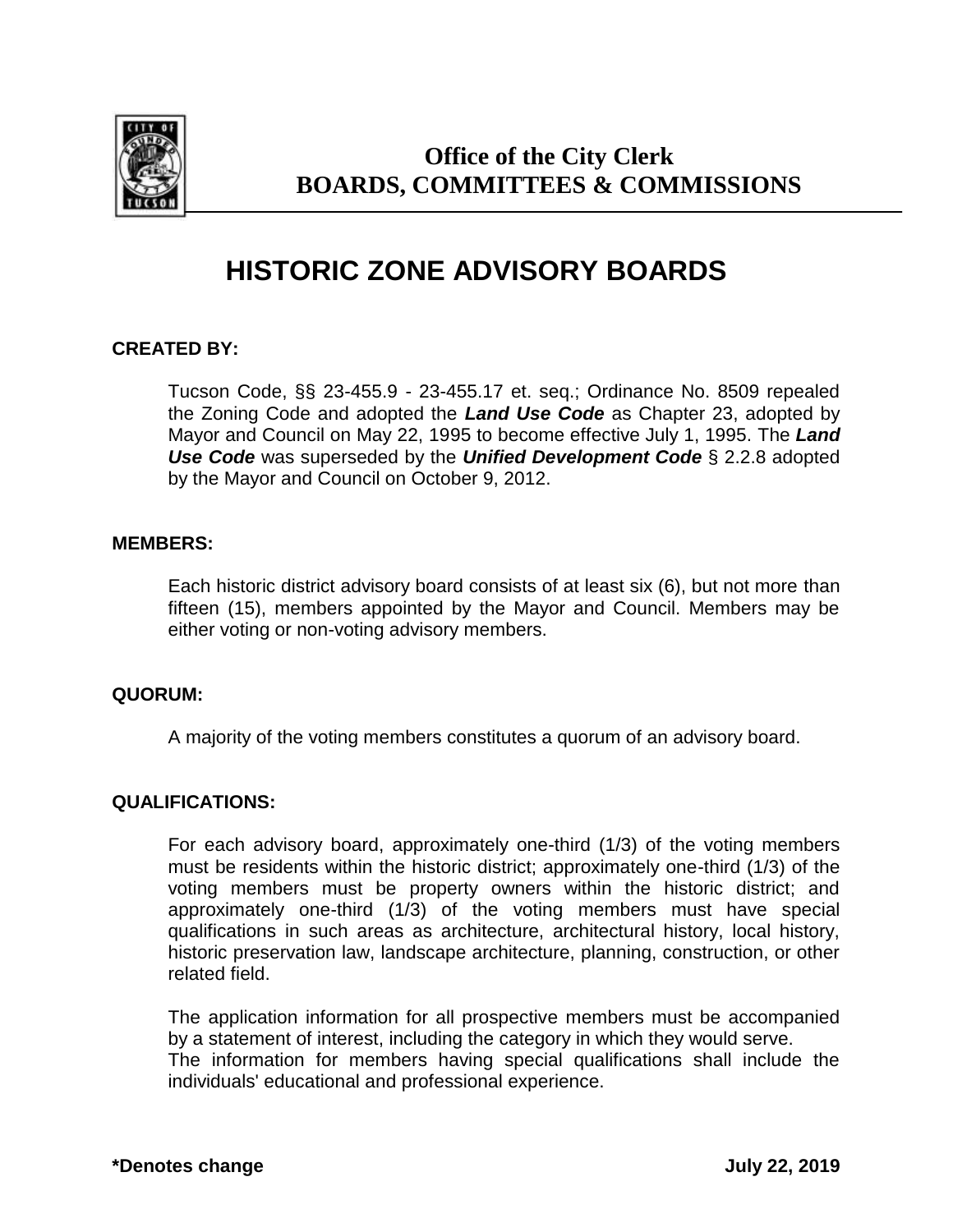#### **HISTORIC ZONE ADVISORY BOARDS PAGE 2**

The Development Services Director, the Historic Program Administrator, and a member of the Tucson-Pima County Historical Commission shall review the information for applicants in the special qualifications category and make recommendations prior to the nomination being forwarded to the Mayor and Council for consideration.

#### **TERMS OF OFFICE:**

The term of each member of an advisory board is four (4) years, expiring on December 31 of the fourth year. Members are eligible for reappointment. A member of an advisory board may be removed by a two-thirds (2/3) vote of the Mayor and Council.

# **APPLICABILITY OF TUCSON CODE CHAPTER 10A, ARTICLE XIII:**

T.C. § 10A-134(c) Appointees, except for advisory members and members of the technical code committees named herein, may not serve on more than two (2) bodies at a time.

#### **FUNCTIONS:**

- May adopt rules of procedure necessary to carry out its functions. Copies of such rules will be filed with the City Clerk and made available to the public through the Development Services Department.
- Upon receipt of a request to establish a historic district, the Mayor and Council establish a historic district advisory board for the proposed historic district to evaluate and make recommendations on the proposed establishments of the historic district in accordance with Section 2.8.8.9. As part of the review, the advisory board makes recommendations on the boundaries of the historic district and which sites or structures are to be designated Contributing Properties and Noncontributing Properties.
- Each advisory board makes written recommendations to the Development Services Director and to the Mayor and Council concerning amendments to the boundaries of its historic district and the addition or deletion of designated sites and structures in accordance with Section 2.8.8.9.
- Each advisory board reviews and makes written recommendations to the Development Services Director on applications involving new construction, additions, alterations, and moving or demolition of existing structures located within its historic district for compliance with the purpose and intent of the historic district and all applicable provisions and criteria.